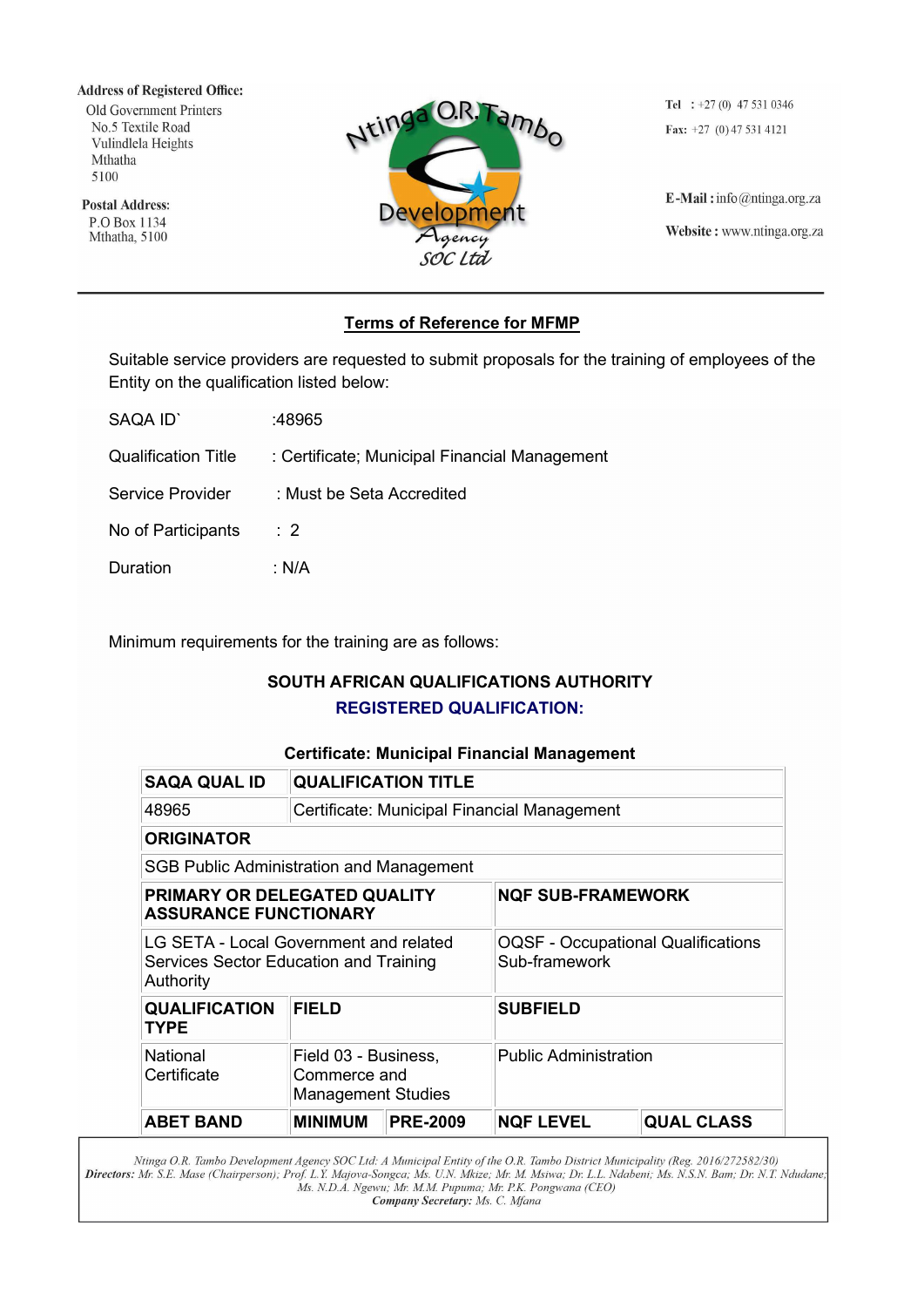|                                          | <b>CREDITS</b> | <b>NQF LEVEL</b>                                |                                          |                                        |
|------------------------------------------|----------------|-------------------------------------------------|------------------------------------------|----------------------------------------|
| Undefined                                | 166            | Level 6                                         | Level TBA: Pre-<br>2009 was L6           | Regular-Unit Stds<br><b>Based</b>      |
| <b>REGISTRATION STATUS</b>               |                | <b>SAQA</b><br><b>DECISION</b><br><b>NUMBER</b> | <b>REGISTRATION</b><br><b>START DATE</b> | <b>REGISTRATION</b><br><b>END DATE</b> |
| Reregistered                             |                | <b>SAQA</b><br>06120/18                         | 2018-07-01                               | 2023-06-30                             |
| <b>LAST DATE FOR</b><br><b>ENROLMENT</b> |                | <b>LAST DATE FOR ACHIEVEMENT</b>                |                                          |                                        |
| 2024-06-30                               |                | 2027-06-30                                      |                                          |                                        |

This qualification does not replace any other qualification and is not replaced by any other qualification.

# PURPOSE AND RATIONALE OF THE QUALIFICATION

The purpose of the qualification is to enable qualifying learners to apply strategic level financial management competencies to ensure effective, efficient and economical utilisation of public funds and resources at local government level. Learners will develop competencies to manage strategic planning and budgeting processes, financial management processes and internal control, auditing and reporting processes. Individual learners will benefit through enhancing their personal competencies, knowledge and skills so as to be able to complete tasks required in their employment contracts and by legislation.

Business and commerce will benefit through this qualification as it will assure commonality of practice between public and private sector financial management practices.

Social and economic transformation is a core responsibility of local government. Through increasing the financial management capacity of government office bearers and employees the social and economic programmes of government will be implemented effectively, efficiently and economically.

The qualification serves to provide the opportunity for new and existing public sector employees to gain financial management competencies. In this light it serves to allow access to management positions for groupings previously excluded from such positions. Through providing financial management competencies South Africa's democracy can be strengthened, through strengthening the ability of local government to deliver. Delivery of services, and most importantly of basic services will contribute to the social and economic development of the country. As individuals competencies improve, the quality as well as the effectiveness and efficiency of local government will improve. Managers with competencies in financial management will assure that all processes of budgeting, financial management, internal control, auditing and reporting meet the conditions of relevant legislation and in this way are accountable to the public.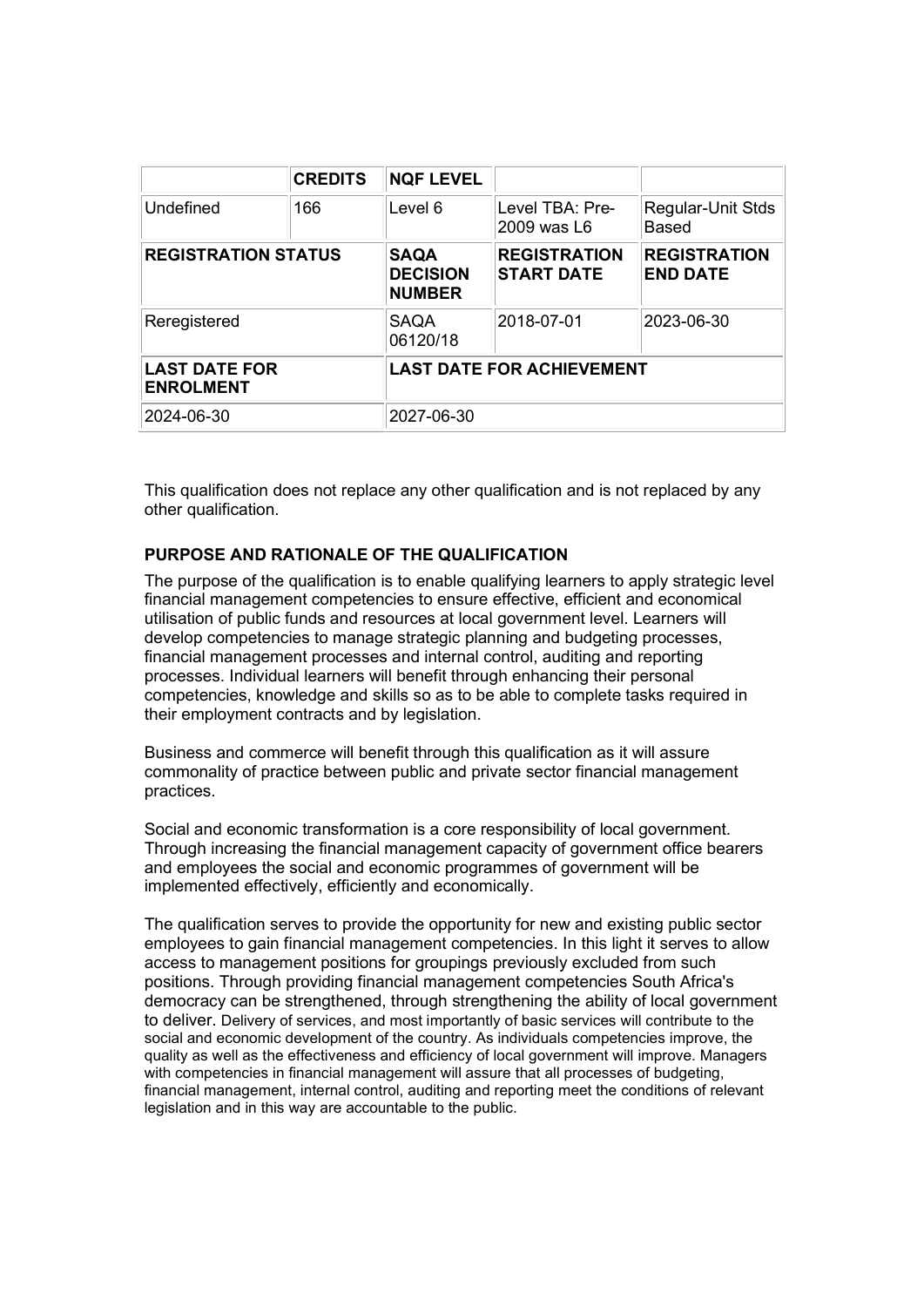#### Rationale:

The qualification is aimed at senior managers and future senior managers in local government. The typical learner will be an employee in local government, wishing to gain the competence to fulfil the requirements of his/her current job obligations or a municipal employee wishing to gain a qualification so as to advance his/her career opportunities. In addition persons seeking future employment in the local government sector may choose to complete the qualification. Persons employed in non-profit organisations and non-governmental organisations as well as private sector agencies which interface with local government would benefit from the qualification.

Qualifying learners may operate at the level of executive mayor, executive councillors, councillors, municipal manager; chief financial officer; department managers; strategic managers and managers of municipal entities.

Office bearers and employees at local government level are responsible for managing the provision of services to the community. The Constitution of the RSA (Act 108 of 1996) section 27 (1) states that all South Africans have the right to access health care services; sufficient food and water and social security. Section 27(2) requires the state to take reasonable measures within its available resources to provide these basic human rights. The state is also responsible for providing education for the community and managing all of the country's resources. The constitution therefore allows the community to demand that services are met and that government office bearers and managers have the skills to take reasonable measures in providing services.

Based on the parameters created by the Constitution a range of legislation has been promulgated to legislate the manner in which local government will manage public funds. The learning outcomes contained in this qualification are based on the competencies required to contribute to the decision-making and management of public funds. The learning outcomes are combined in 3 broad areas of competence;-

- $\Box$  Strategic planning and budget related competencies;
- □ Financial management competencies and
- $\Box$  Internal control, auditing and reporting competencies.

The qualification aims to provide opportunities for applied competencies in these three areas and provides a basis for further qualifications in both public sector and private sector financial management qualifications at higher levels on the NQF.

Learners will build on their existing competencies in financial management and will learn how to manage within the many challenges facing the public sector. They will learn how to apply basic budgeting, financial management, internal control, auditing and reporting competencies in a public sector setting. These competencies will assist the learner in their role in public sector finance and will also provide competencies which are transferable to the private sector.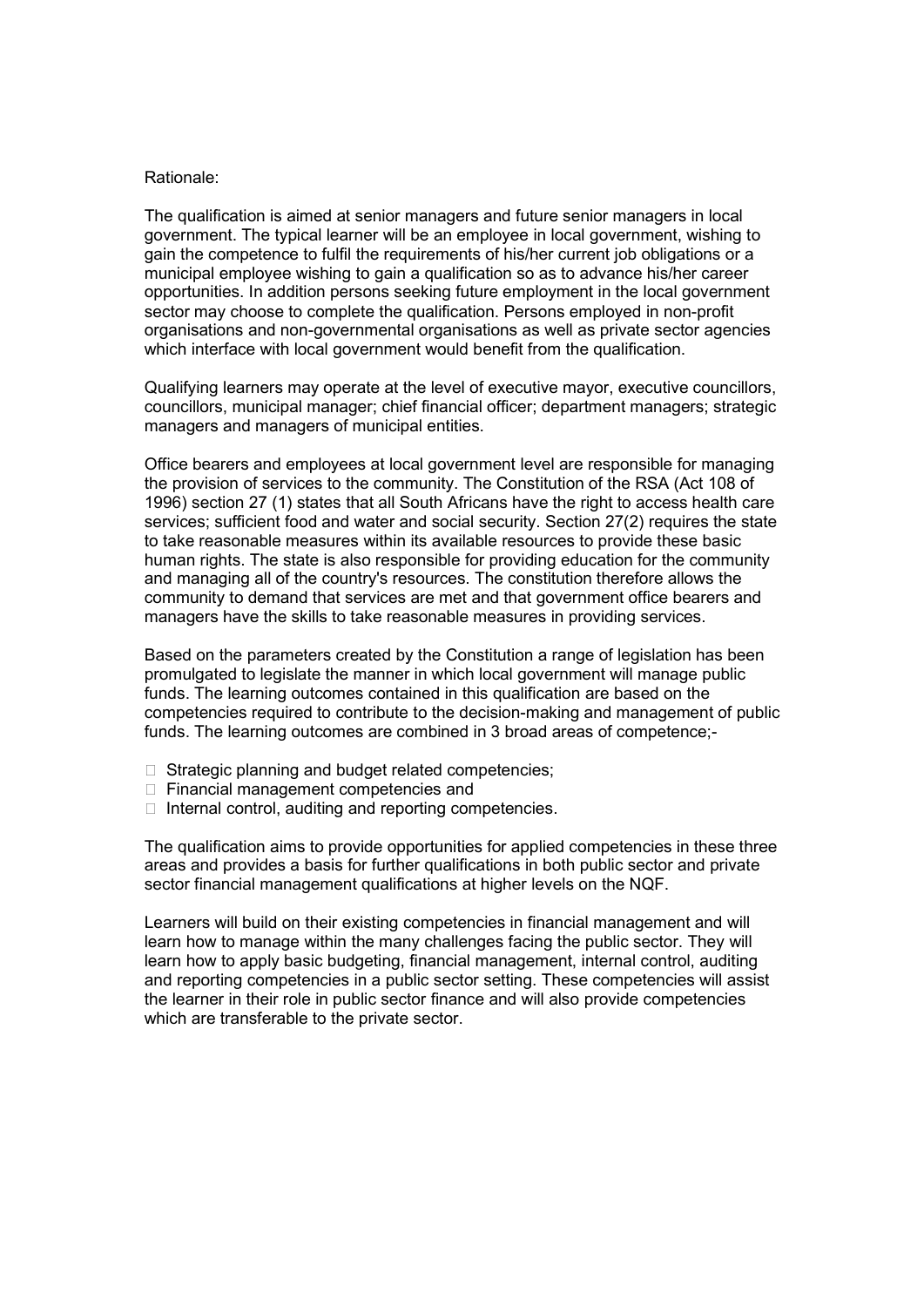# LEARNING ASSUMED TO BE IN PLACE AND RECOGNITION OF PRIOR LEARNING

It is assumed that Learners undertaking this qualification are competent in:

- □ Communication at NQF Level 4
- □ Mathematical Literacy at NQF Level 4
- □ Economics at NQF Level 4
- □ Accounting at NQF Level 4

Recognition of Prior Learning (Rpl)

Learners able to demonstrate competency through the summative assessment processes attached to this qualification will receive recognition of prior learning. It is recognised that candidates may have been performing the competencies contained in this qualification in a workplace setting competently for many years, without having gained any formal qualification. The aim of this qualification will be to provide recognition of prior learning for such persons so as to enable them to obtain the qualification in whole or in part for this process.

The way in which RPL will be done will be jointly determined by learner and assessor with the tools and techniques used for assessment of the qualification and individual Unit Standards being applicable.

#### RECOGNISE PREVIOUS LEARNING?

Y

#### QUALIFICATION RULES

Level, credits and learning components assigned to the qualification

Fundamental Component

The Fundamental Component consists of two Unit Standards, one of which deals with consultation with stakeholders. Consultation is an important process in the setting and implementation of policy and procedures. This Unit Standard will enable learners to see the importance of consultation and provide them with the necessary skills to consult with stakeholders.

The second Fundamental Standard deals with ethical behaviour, which is vitally important for municipal officials if public administration is to have credibility amongst the broad public.

Both unit standards are compulsory.

#### Core Component

The Core Component consists of Unit Standards to the value of 136 credits, which deal with the core competencies required by municipal official in the areas of strategic planning and budgeting, financial management and internal control.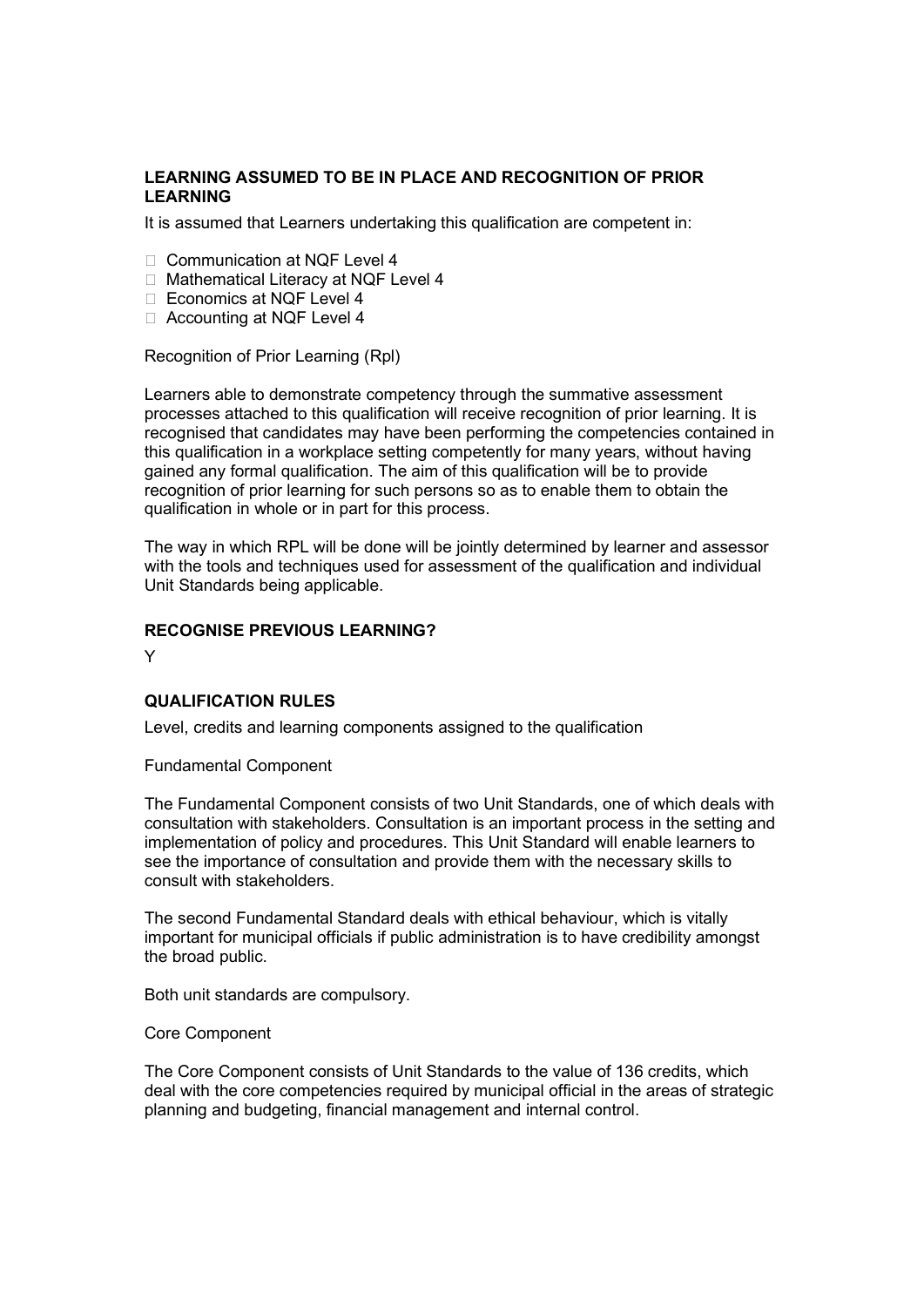All Standards are compulsory.

Elective Component

Learners are required to choose Unit Standards totalling a minimum of 12 credits from the Unit Standards from this component, which will enable the learner to obtain specialist insight into such matters as the use of technology in municipal administration, Internal Controls and Legislation and Performance Management.

# EXIT LEVEL OUTCOMES

- 1. Demonstrate knowledge and critical understanding of municipal finance issues in general, and their areas of focus in particular.
	- 2. Apply economic principles to municipal finance management.
	- 3. Assess foundations and principles of municipal practice in South Africa.

4. Implement well-grounded and systematically developed principles in municipal financial management.

5. Proffer solutions to municipal service management and delivery problems.

6. Engage with the broader field of municipal finance management.

7. Support as a strategic management leader in the field of municipal finance management.

8. Contribute to others' understanding of current and emerging municipal finance issues.

9. Demonstrate responsibility and adaptability as a professional in a municipality setting.

# 1. FUNCTIONALITY

# Company Experience

• The company must have at least five (5) years accreditation with SAQA in provision of CPMD attach proof. (60 points)

### Facilitator Experience

 Facilitator must have at least five (5) years experience in facilitation of CPMD training (Attach CV). (20 points)

# Venue

• Training venue must be in Mthatha (15km radius) (20 points)